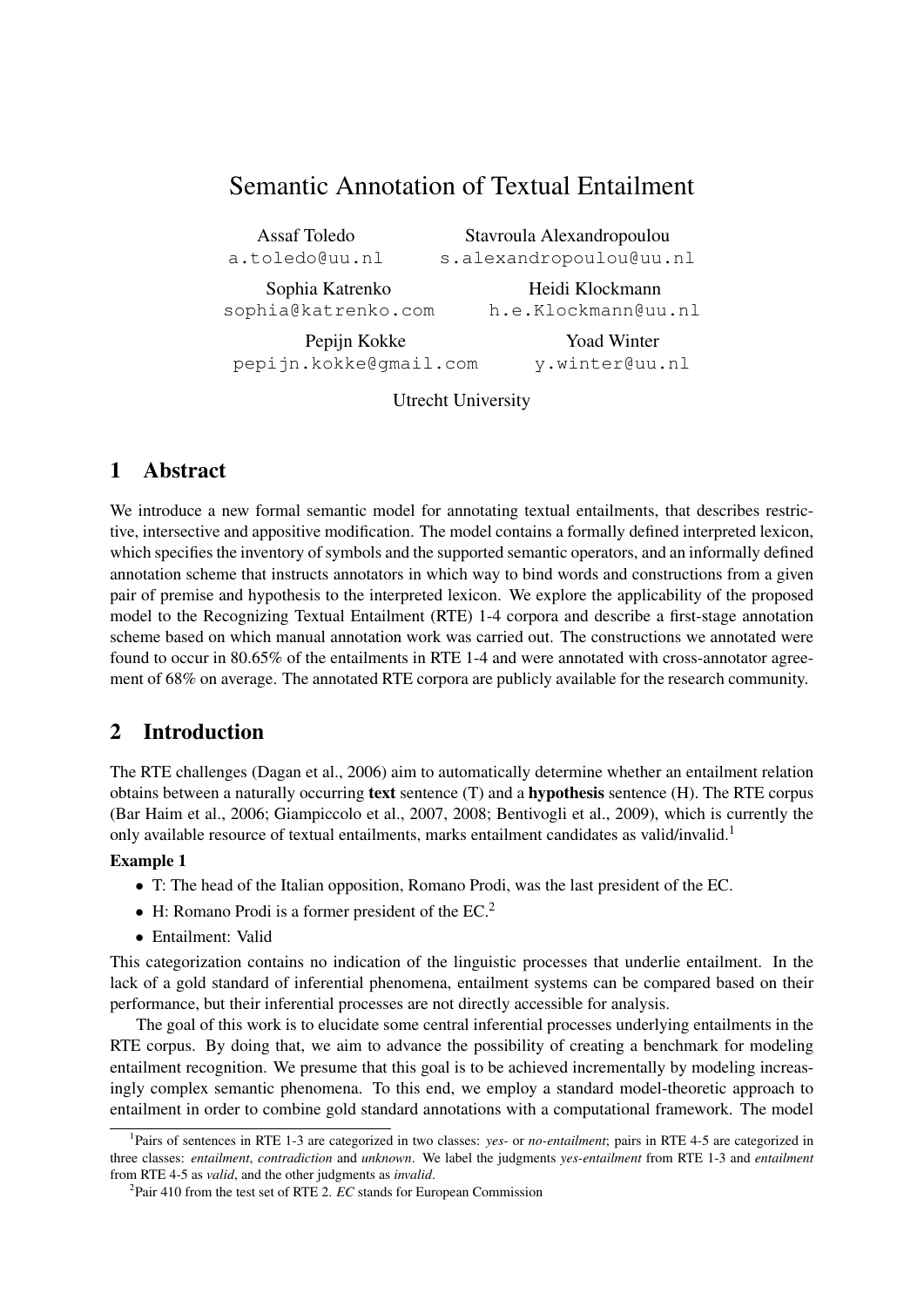contains a formally defined interpreted lexicon, which specifies the inventory of symbols and semantic operators that are supported, and an informally defined annotation scheme that instructs annotators how to bind words and constructions from a given T-H pair to entries in the interpreted lexicon. Our choice to focus on the semantic phenomena of restrictive, intersective and appositive modification is driven by their predominance in the RTE datasets, the ability to annotate them with high consistency and the possibility to capture their various syntactic expressions by a limited set of concepts.

However, currently we are only at the first stages of implementing the theoretical semantic model using an annotation platform combined with a theorem prover. In the course of the development of this model we adopted a narrower annotation scheme by which modification phenomena were annotated in all valid entailment pairs from RTE 1-4 without accounting for the way in which the annotated phenomena contribute to the inference being made. This work allowed us to perform data analysis and to further learn about the phenomena of interest as part of the development of the semantic model.

The structure of this paper is as follows. Section 3 reviews some related methods used in Bos et al. (2004) and MacCartney and Manning (2007). In Section 4 we introduce the formal semantic model on which we rely and use it for analyzing some illustrative textual entailments. Section 5 points out a challenge in applying this model to parts of the RTE data and describes our first-stage annotation scheme. We elaborate on the methods employed in applying this scheme to the datasets of RTE 1-4, and present some quantitative data on the targeted phenomena and inter-annotator agreement. Section 6 concludes.

### 3 Related Work

Bos and Markert (2005) utilizes a CCG parser (Bos et al., 2004) to represent the text and hypothesis in discourse representation structures (DRSs, Kamp and Reyle 1993) that encapsulate information on argument structure, polarity, etc. The DRSs of the text and hypothesis are then translated into formulae in first order logic, and a theorem prover is used in order to search whether there is a logical proof from the text formula to the hypothesis formula. The system reached a relatively high precision score of 76% in recognizing the positive cases in RTE 2 but suffered from a very low recall of 5.8%.

MacCartney and Manning (2007)'s system recognizes monotonic relations (or lack thereof) between aligned lexical items in the text and hypothesis and employs a model of compositional semantics to calculate a sentence-level entailment prediction. The recognition of monotonic relations is done using an adapted version of Sanchez Valencia's Natural Logic (Valencia, 1991), the alignment between the text and hypothesis is based on a cost function that extends Levenshtein string-edit algorithm, and the entailment is classified by a decision tree classifier, trained on a small data set of 69 handmade problems. The system was tested on RTE 3 and achieved relatively high precision scores of 76.39% and 68.06% on the positive cases in the development and test sets respectively. This system also suffers from low recall scores of 26.70% and 31.71% respectively.

The model we propose in this work diverges from these systems in two respects: (a) its first goal is to develop gold standard semantic annotations based on a general formal semantic model; (b) it does not aim to represent phenomena that are not accounted for in this model. For example, consider the following inference, which is based on causal reasoning: *Khan sold nuclear plans* ⇒ *Khan possessed nuclear plans*. <sup>3</sup> Causal reasoning and lexical relations are not part of the semantic phenomena addressed in this paper, and a pattern in the form of *X sold Y*  $\Rightarrow$  *X possessed Y* should be defined ad-hoc by annotators to align the instances of the verbs *sell* and *possess*. This approach allows us to concentrate on the logical aspects of textual entailment, while phenomena involving lexical semantics and world knowledge are handled by a shallow analysis.<sup>4</sup>

 $3$ This example of causal reasoning is taken from MacCartney and Manning (2007).

<sup>4</sup>Another related work, which approaches inference in natural language as part of a semantic paradigm, is the FraCaS test suite (Cooper et al., 1996). This suit concerns examples that mainly rely on generalized quantification, argument monotonicity, plurality, anaphora resolution, ellipsis, etc. Entailments based on these phenomena are not very common in the RTE data that are analyzed here. Further research is needed in order to integrate data like those in FraCaS into a formal annotation scheme like the one suggested in this paper.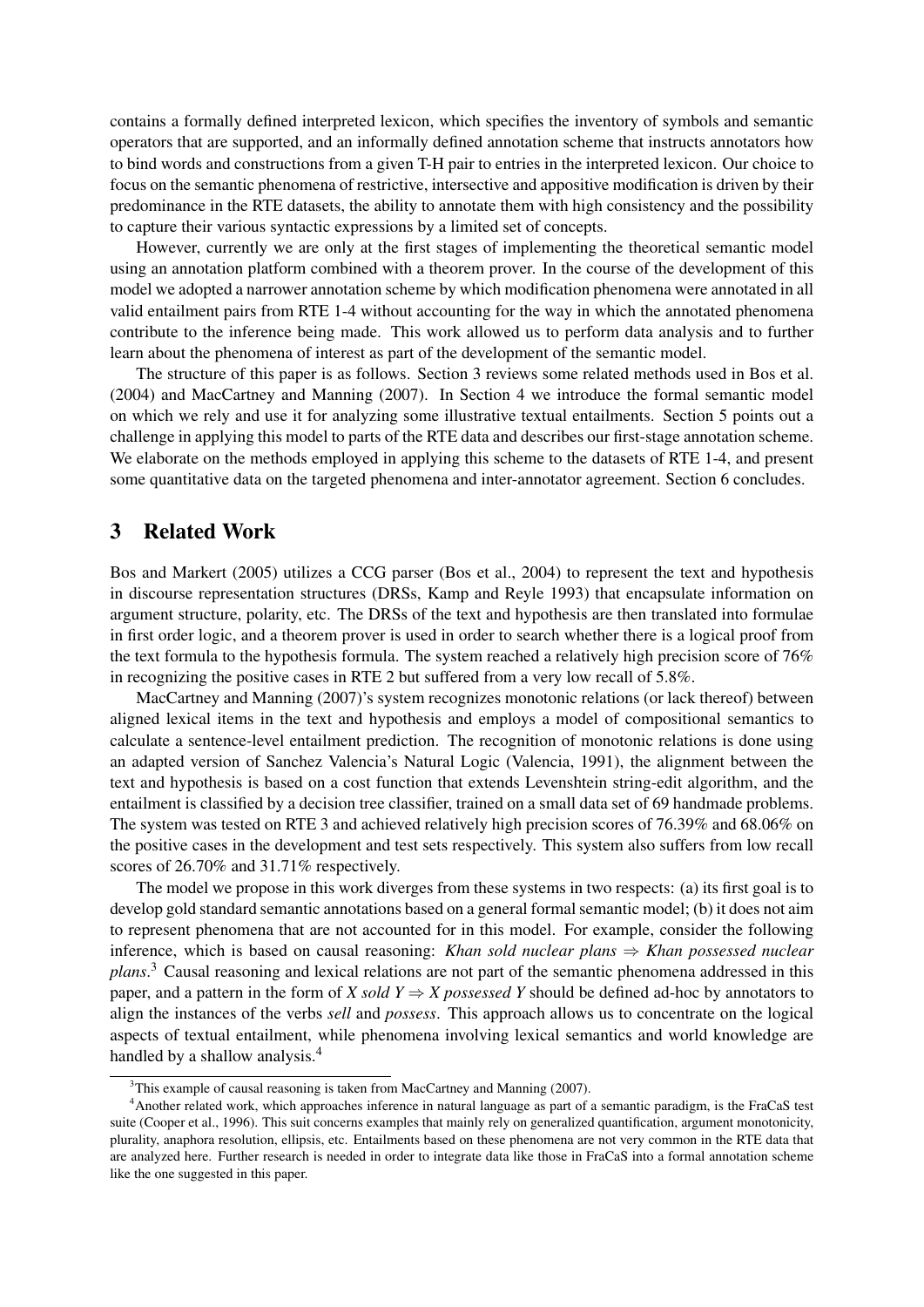# 4 Theoretical background and RTE examples

To model entailment in natural language, we assume that entailment describes a *preorder* on natural language sentences. Thus, we assume that any sentence trivially entails itself (reflexivity); and given two entailments  $T_1 \Rightarrow H_1$  and  $T_2 \Rightarrow H_2$  where  $H_1$  and  $T_2$  are identical sentences, we assume  $T_1 \Rightarrow H_2$ (transitivity). A computational theory of entailment should describe an approximation of this preorder on natural language sentences. We use a standard model-theoretical extensional semantics, based on the simple *partial order* on the domain of *truth-values*. Each model M assigns sentences a truth-value in the set  $\{0, 1\}$ . Such a Tarskian theory of entailment is considered adequate if the intuitive entailment preorder on sentences can be described as the pairs of sentences T and H whose truth-values  $T\mathbb{I}^M$  and  $[[H]]^M$  satisfy  $[[T]]^M \leq [[H]]^M$  for all models M. In this section we give the essentials of this modeltheoretic approach to entailment that are relevant to the annotated phenomena and illustrate it using a small interpreted lexicon, simplifying the analysis of some representative examples from the RTE.

### 4.1 An interpreted lexicon

The interpreted lexicon presented in Table 1 illustrates our treatment of major lexical categories over types e, t and their functional compounds. Our aim is to allow binding of words and expressions in entailment data to the lexicon. Each word is stated in its literal form, the type assigned to it, and its denotation in intended models. Denotations that are assumed to be arbitrary in intended models are given in boldface. For example, the intransitive use of the verb *sit* is assigned the type et and its denotation sit is an arbitrary function of this type. By contrast, other lexical items have their denotations restricted by the intended models. For example, the definite article *the* is assigned the type (et)e and its denotation is fixed as the *iota* operator. The functions that we use for defining denotations are specified in Figure 1. Several items in the lexicon are assigned more than one type and/or more than one denotation due to ambiguity in natural language. The following list explains some of the main items in the lexicon:

- The coordinator *and*, when appearing as predicate conjunction, is analyzed as a function AND, mapping any two  $et$  predicates  $A$  and  $B$  to a predicate that sends every entity  $e$  to the truth-value of the conjunction  $A(x) \wedge B(x)$ .
- The copular *is* and the article *a* in copular sentences (e.g. *Dan is a man* / *Dan is short*) are analyzed as identity functions is and A of type  $(et)(et)$  respectively. In copula sentences that express an equality relation (e.g. *Dan is Jan*), *is* is analyzed by the equality function  $\text{IS}_{eq}$  of type  $e(et)$ .
- The word *some* denotes the existential quantifier some, as it is used in intransitive sentences such as *some man sat* (transitive sentences like *Jan saw some man* are not treated here).
- The relative pronoun *who* allows noun modification either by a restrictive relative clause denoted by WHOR or by an appositive clause denoted by WHOA. WHOR is expressed in sentences such as *the alien who is a nun sat*, in which the pronoun creates a complex predicate, *alien who is a nun*. WHO<sup>A</sup> appears in sentences such as *the alien, who is a nun, sat* where the pronoun adds information on a given entity x. The resulting entity is x if A holds of x, and undefined otherwise.
- The adjectives *short* and *Dutch*, when appearing as modifiers, restrict the denotation of the noun they attach to: *a short/Dutch man* is *a man*. *Dutch* is furthermore *intersective*: *a Dutch man* is invariably *Dutch*. The predicate *Dutch* is defined as an arbitrary constant dutch of type et. The modifier is derived by a function  $I_m$  identical to AND. The restrictive modifier *short* is defined by the function  $R_m$  and a constant **short** of type  $(et)(et)$ . The predicative denotation of *short* is defined using the function  $P_r$  as the set of "short things" - by applying the constant to all entities.

See Pratt-Hartmann and Moss (2009) for a wider coverage of some of the same semantic ground that goes further in dealing with comparative constructions and transitive verbs.

### 4.2 Analyzing entailments using the interpreted lexicon

Some central logical semantic aspects of entailments from the RTE can be formally analyzed using the lexicon in Table 1. We analyze entailments by binding expressions in the RTE data to structurally equivalent expressions containing items in the interpreted lexicon. This analysis is three-fold: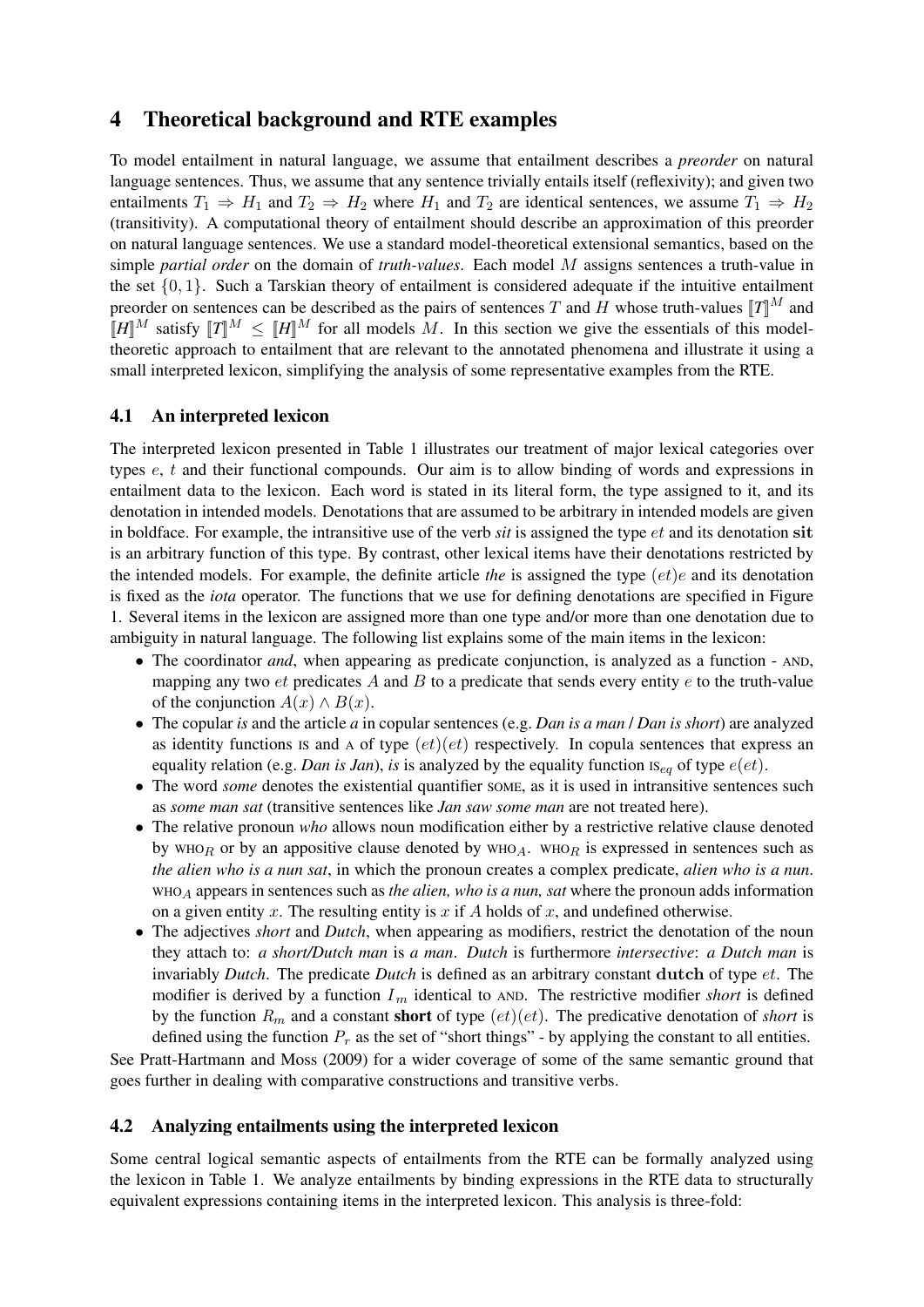| Word            | Type                                 | Denotation                                           | Remarks                         |
|-----------------|--------------------------------------|------------------------------------------------------|---------------------------------|
| Dan, Jan, Vim   | $\epsilon$                           | dan, jan, vim                                        | proper name                     |
| man, nun, alien | et                                   | man, nun, alien                                      | intrans. noun                   |
| sat             | et                                   | sit                                                  | intrans. verb                   |
| saw             | e(e t)                               | see                                                  | trans. verb                     |
| and             | (et)(et)(et))                        | $\mathbf{AND}$                                       | pred. conj. (coordinator)       |
| <i>is</i>       | $\left( et\right) \left( et\right)$  | <b>IS</b>                                            | copula (modifier)               |
| <i>is</i>       | e(e t)                               | $I\mathcal{S}_{eq}$                                  | copula (equality)               |
| a               | $\left( et\right) \left( et\right)$  | A                                                    | indef. article (modifier)       |
| the             | $(e_t)e$                             | THE                                                  | def. article (iota)             |
| some            | $\left(et\right)\left( (et)t\right)$ | SOME                                                 | indef. determiner               |
| who             | $\left(et)(et)(et)\right)$           | <b>WHOR</b>                                          | res. rel. pronoun (coordinator) |
| who             | (et)(ee)                             | WHO A                                                | app. rel. pronoun               |
| Dutch, black    | et                                   | $\text{dutch}_{et}$ , black $_{et}$                  | int. adjective (predicate)      |
| Dutch, black    | $\left( et\right) \left( et\right)$  | $I_m(\textbf{dutch}_{et}), I_m(\textbf{black}_{et})$ | int. adjective (modifier)       |
| short           | et                                   | $P_r(\textbf{short}_{(et)(et)})$                     | res. adjective (predicate)      |
| short           | $(e_t)(et)$                          | $R_m(\textbf{short}_{(et)(et)})$                     | res. adjective (modifier)       |
| slowly          | $^{\prime}\,et)(et)$                 | $R_m(\text{slowly}_{(et)(et)})$                      | res. adverb (modifier)          |

Table 1: An Interpreted Lexicon

AND =  $\lambda A_{et} \cdot \lambda B_{et} \cdot \lambda x_e B(x) \wedge A(x)$ IS  $= \lambda A_{et} A$ IS<sub>eq</sub> =  $\lambda x_e \cdot \lambda y_e \cdot x = y$  $A = IS = \lambda A_{et}.A$ THE  $= \iota_{(et)e} = \lambda A_{et}.$  $\int a$  if  $A = (\lambda x_e \cdot x = a)$ undefined otherwise (iota operator) SOME =  $\lambda A_{et} \cdot \lambda B_{et} \cdot \exists x_e \cdot A(x) \wedge B(x)$ WHOR = AND =  $\lambda A_{et} \cdot \lambda B_{et} \cdot \lambda x_e B(x) \wedge A(x)$ WHO  $A = \lambda A_{et} \cdot \lambda x_{e} \cdot \iota(\lambda y \cdot y = x \wedge A(x))$  $P_r = \lambda M_{(et)(et)}.\lambda x_e.M(\lambda y_e.1)(x)$  deriving a predicate from a general modifier  $I_m = \text{AND} = \lambda A_{et} \cdot \lambda B_{et} \cdot \lambda x_e B(x) \wedge A(x)$  deriving an intersective modifier  $R_m = \lambda M_{(et)(et)}.\lambda A_{et}.\lambda x_e.M(A)(x) \wedge A(x)$  deriving a restrictive modifier Figure 1: Functions used in the interpreted lexicon

- 1. Phenomena Simplification: we simplify the text and hypothesis to exclude inferential phenomena that we do not handle in the scope of this work. For instance, in Example 2, the inference *Google operates on the web*  $\Rightarrow$  *Google is on the web* is based on lexical knowledge, which we do not address here, and therefore it is handled as part of the simplification step.
- 2. Binding to Lexicon: we bind the constructions in the data to parallel constructions in the interpreted lexicon that share the same structure and semantic properties. This step produces a text  $T_{Lexicon}$  and a hypothesis  $H_{Lexicon}$  as new structurally equivalent versions of the simplified text and hypothesis. The parse trees are assumed in a way that allows to apply the interpreted lexicon.
- 3. Proof of Entailment: using predicate calculus and lambda calculus reductions, we establish a logical proof between  $T_{Lexicon}$  and  $H_{Lexicon}$ .<sup>5</sup>

Example 2

- Data:
	- T: The largest search engine on the web, Google receives over 200 million queries each day through its various services.

<sup>&</sup>lt;sup>5</sup>The only higher-order constants in the above lexicon are the  $(et)(et)$  constants attributed to non-intersective restrictive modifiers. Treating them in predicate calculus theorem provers may require some *ad hoc* assumptions.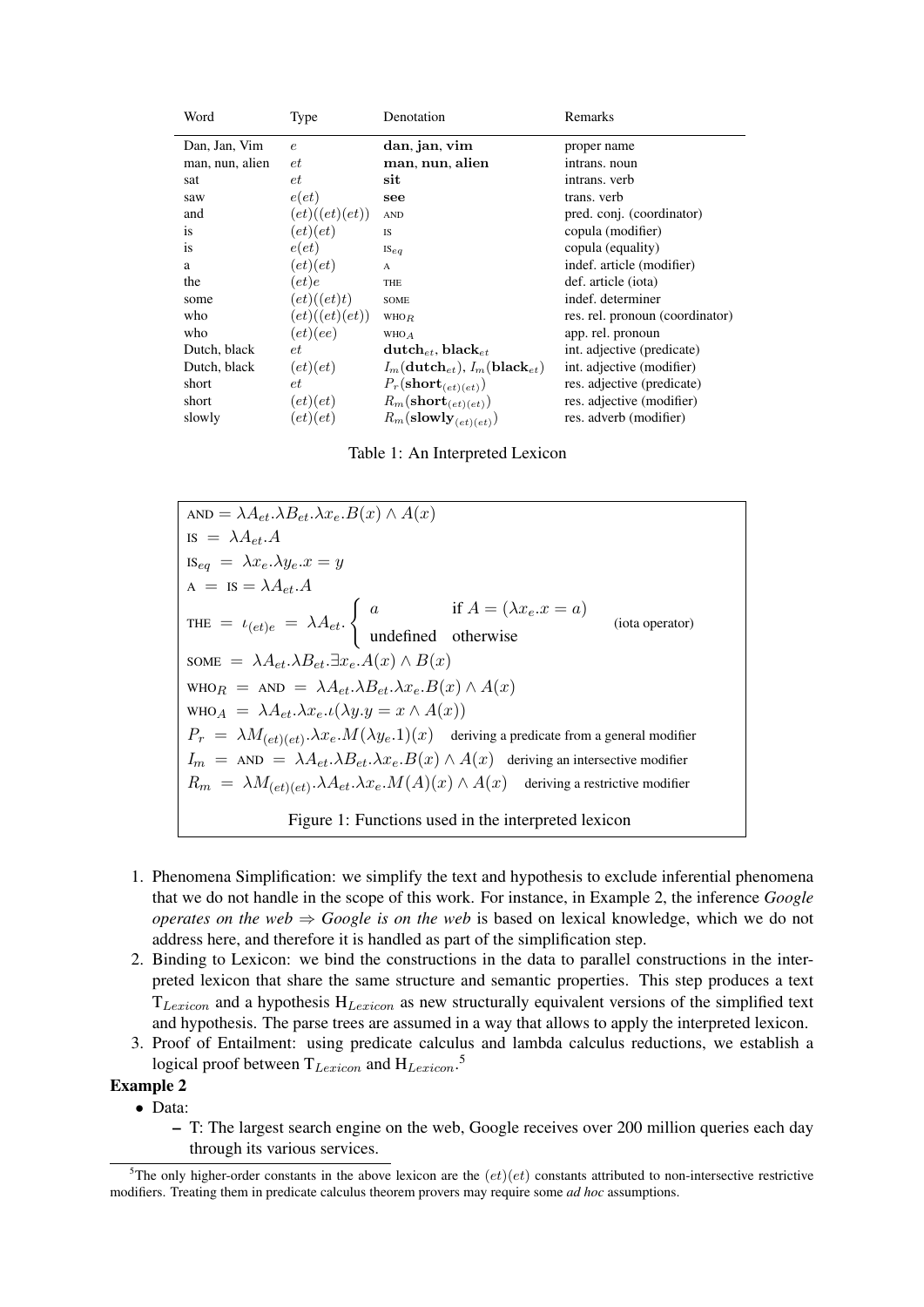- $-$  H: Google operates on the web.<sup>6</sup>
- 1. Phenomena Simplification:
	- In the text: adding an overt appositive WH pronoun to match the interpreted lexicon:
		- $T_{Original}$ : The largest search engine on the web, Google receives...
		- $T_{Simple}$ : The largest search engine on the web, which is Google, receives...

In the hypothesis: reducing the meaning of 'X operates on Y' to 'X is on Y':

- $\bullet$  H<sub>Original</sub>: Google operates on the web
- $H_{Simple}$ : Google is on the web
- 2. Binding to Lexicon:

Text<sup> $7,8$ </sup>:

- $T_{Simple}$ : [The largest search engine on the web, which is Google,] receives...
- $T_{Lexicon}$ : [The short Dutch man, who is Jan,] saw Dan

Hypothesis:

- $H_{Simple}$ : Google [is [on the web]]
- $H_{Lexicon}$ : Jan [is Dutch]
- 3. Proof of entailment  $T_{Lexicon} \Rightarrow H_{Lexicon}$ : Let M be an intended model,

 $\llbracket \text{[[The [short Dutch man]], [who [is Jan]],] saw Dan \rrbracket^M$ 

- $=$   $($ see(dan))((wHO<sub>A</sub>(IS<sub>eq</sub>(jan)))( $\iota$ ((R<sub>m</sub>(short))  $((I_m(\text{dutch}))(\text{man}))))$ analysis
- =  $(\text{see}(\text{dan}))(\iota(\lambda y.y = (\iota((R_m(\text{short}))((I_m(\text{dutch}))(\text{man}))))$  $\wedge$ jan =  $(\iota((R_m(\text{short}))((I_m(\text{dutch}))(\text{man}))))$  $\det$  def. of WHO<sub>A</sub> + IS<sub>eq</sub>, func application

By definition of  $\iota$ : jan =  $\iota((R_m(\text{short}))((I_m(\text{dutch}))(\text{man})))$ 

- $\Rightarrow$  jan =  $\iota(\lambda y_e.({\rm short}(\lambda x_e.{\rm man}(x) \wedge {\rm dutch}(x)))(y) \wedge {\rm man}(y) \wedge \neg \ {\rm def.\ of\ } R_m, I_m, \wedge +$  $\mathbf{dutch}(y)$ <sup>t</sup> func. application
- By definition of  $\iota$ :  $(\operatorname{short}(\lambda x_e.\operatorname{man}(x) \wedge \operatorname{dutch}(x)))(\operatorname{jan}) \wedge \operatorname{man}(\operatorname{jan}) \wedge \operatorname{dutch}(\operatorname{jan})$

 $\leq$  dutch(jan) = (Is(dutch))(jan) = [*Jan [is Dutch]*]<sup>M</sup> def. of  $\wedge$ , Is + analysis

A crucial step in this analysis is our assumption that *on the web* is an intersective modifier of *search engine*. This allows the subsumption of *search engine on the web* by *on the web*. In the interpreted lexicon we describe this behavior using the intersective denotation of the modifier *Dutch*. Let us investigate further the implications of this annotation in the following hypothetical example.

### Example 3

| 1. Pair 1: $T_1$ : Jan is a short Dutch man $\neq H_1$ : Jan is a short man | no entailment |
|-----------------------------------------------------------------------------|---------------|
|                                                                             |               |

2. Pair 2: T<sub>2</sub>: Jan is a black Dutch man  $\Rightarrow$  H<sub>2</sub>: Jan is a black man entailment From a purely textual/syntactic point of view, these two T-H pairs are indistinguishable. The lexical overlap between the text and hypothesis in both pairs is 100%. This does not allow entailment systems to rely on textual measurements to identify that the pairs need to be classified differently. Such a perfect score of overlap may lead to a false positive classification in Pair 1 or conversely, to a false negative in Pair 2. Also syntactically, both *short* and *black* serve as adjectives attached to a noun phrase - *Dutch man*. There is nothing in this syntactic configuration to suggest that omitting *Dutch* in Pair 1 might result in a different entailment classification than omitting it in Pair 2. However, from a semantic point of view, based on annotations of abstract relations between predicates and their modifiers, we can correctly analyze both the non-validity of the entailment in Pair 1 and the validity of the entailment in Pair 2.

• Analysis of Pair 1

To validate that there is no entailment between a text and a hypothesis means to show that there is an intended model  $M = \langle E, I \rangle$  in which there is no  $\leq$  relation between their denotations.

<sup>&</sup>lt;sup>6</sup>Pair 955 from the test set of RTE 4 (Giampiccolo et al., 2008).

<sup>7</sup>Note that the post-nominal intersective modifier *on the web* is bound to a pre-nominal modifier *Dutch*. This is done in order to match the vocabulary of the interpreted lexicon, in which the only intersective modifier is *Dutch*.

<sup>8</sup> In this example, TSimple (consequently from TOriginal) is structurally ambiguous between *The* [*largest* [*search engine on the web*]]*, which is Google, receives...* and *The* [[*largest search engine*] *on the web*]*, which is Google, receives...*. We illustrate the former analysis here. The latter analysis can be handled in a similar vein.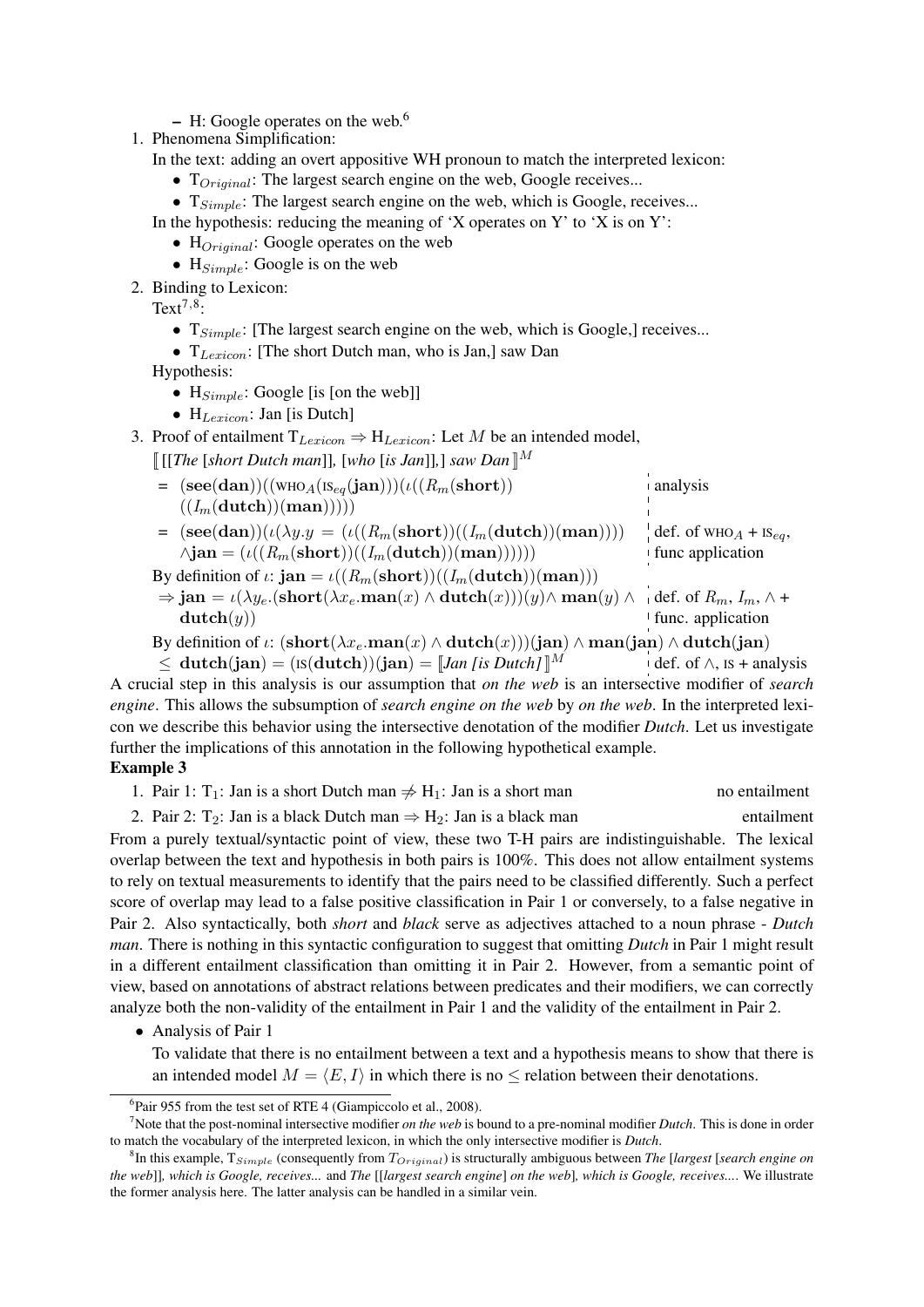Let  $M$  be an intended model that satisfies the following:

- man<sub>et</sub> characterizes {dan, jan, vim}
- dutch $_{et}$  characterizes {jan, vim}
- short(man)<sub>et</sub> characterizes {dan}
- short( $\lambda y_e$ .man(y) ∧ dutch(y))<sub>et</sub> characterizes {jan}

Let us assume parse trees as follows:

- Text: *Jan* [*is* [*a* [*short* [*Dutch man*]]]]
- Hypothesis: *Jan* [*is* [*a* [*short man*]]]

Consider the denotations of the text and hypothesis in the model M:

– Text:

 $\llbracket$  *Jan* [*is* [*a* [*short* [*Dutch man*]]]]  $\llbracket M$ 

| $=$ $($ IS(A(( $R_m$ (short))(( $I_m$ (dutch))(man)))))(jan)                               | $\blacksquare$ analysis   |
|--------------------------------------------------------------------------------------------|---------------------------|
| $= ((R_m(\text{short}))((I_m(\text{dutch}))(\text{man})))(\text{jan})$                     | $\pm$ def. of A, IS       |
| $= (((\lambda M_{(et)(et)}.\lambda A_{et}.\lambda y_e.M(A)(y) \wedge A(y))(\text{short}))$ | def. of $I_m$ , $R_m$     |
| $(((\lambda A_{et}.\lambda B_{et}.\lambda x_e.B(x) \wedge A(x)) (dutch))(man))$ (jan)      |                           |
| $= 1 \wedge 1 \wedge 1 = 1$                                                                | func. application $+$     |
|                                                                                            | $\theta$ denotations in M |

– Hypothesis:

 $\llbracket$  *Jan* [*is* [*a* [*short man*]]]  $\llbracket M$ 

| $=$ $($ IS(A(( $R_m$ (short))(man))))(jan)                                                                                                 | $\blacksquare$ analysis  |
|--------------------------------------------------------------------------------------------------------------------------------------------|--------------------------|
| $= ((R_m(\text{short}))(\text{man}))(\text{jan})$                                                                                          | $\det$ def. of A, IS     |
| $=$ $(((\lambda M_{(et)(et)}.\lambda A_{et}.\lambda y_e.M(A)(y) \wedge A(y))(\textbf{short}))((\textbf{man}))(\textbf{jan})$ def. of $R_m$ |                          |
| $= 0 \wedge 1 = 0$                                                                                                                         | func. application $+$    |
|                                                                                                                                            | $\perp$ denotations in M |

Intuitively, *Jan* can be a man who is considered to be short in the population of Dutch men, hence  $(\text{short}(\lambda x_e \cdot \text{man}(x) \wedge \text{dutch}(x)))$  (jan) = 1, but not in the population of all men, hence (short (man))(jan) = 0. This is a consequence of having *short* denoting a non-intersective modifier: the set denoted by short( $\lambda x_e$ .man(x)  $\wedge$  dutch(x)) is not necessarily a subset of short(man).

• Analysis of Pair 2

Let us assume parse trees as follows:

- Text: *Jan* [*is* [*a* [*black* [*Dutch man*]]]]
- Hypothesis: *Jan* [*is* [*a* [*black man*]]]

In analyzing this pair we can show a proof of entailment. Let  $M$  be an intended model,

 $\llbracket$  *Jan* [*is* [*a* [*black* [*Dutch man*]]]]  $\llbracket M$ 

| $=$ $($ IS(A(( $I_m$ (black))(( $I_m$ (dutch))(man)))))(jan)                                                                                                          | analysis                            |
|-----------------------------------------------------------------------------------------------------------------------------------------------------------------------|-------------------------------------|
| $= (((\lambda A_{et}.\lambda B_{et}.\lambda y_e.B(y) \wedge A(y))(\textbf{black}))((\lambda A_{et}.\lambda B_{et}.\lambda x_e.B(x) \wedge \text{def. of A, Is, } I_m$ |                                     |
| $A(x)$ (dutch) (man) (jan)                                                                                                                                            |                                     |
| $= \text{dutch}(jan) \wedge (man(jan) \wedge black(jan))$                                                                                                             | func. application                   |
| $\leq$ man(jan) $\wedge$ black(jan)                                                                                                                                   | def. of $\wedge$                    |
| $= (\text{IS}(A((I_m(\text{black}))(\text{man}))))(\text{jan}) =    Jan [is [a [black man]]]   ^M$                                                                    | $\frac{1}{2}$ beta reduction + def. |
|                                                                                                                                                                       | of $I_m$ , A, is + analysis         |

In this case we rely on the intersectivity of *black*, which in conjunction with the intersectivity of *Dutch* licenses the inference that the set characterized by the *et* function  $\llbracket black \left[ Dutch \, man \right] \llbracket M$ equals to the set characterized by  $\llbracket Dutch$  [*black man*]  $\rrbracket^M$ , which is a subset of the set characterized by  $\llbracket$  *black man*  $\rrbracket^M$ .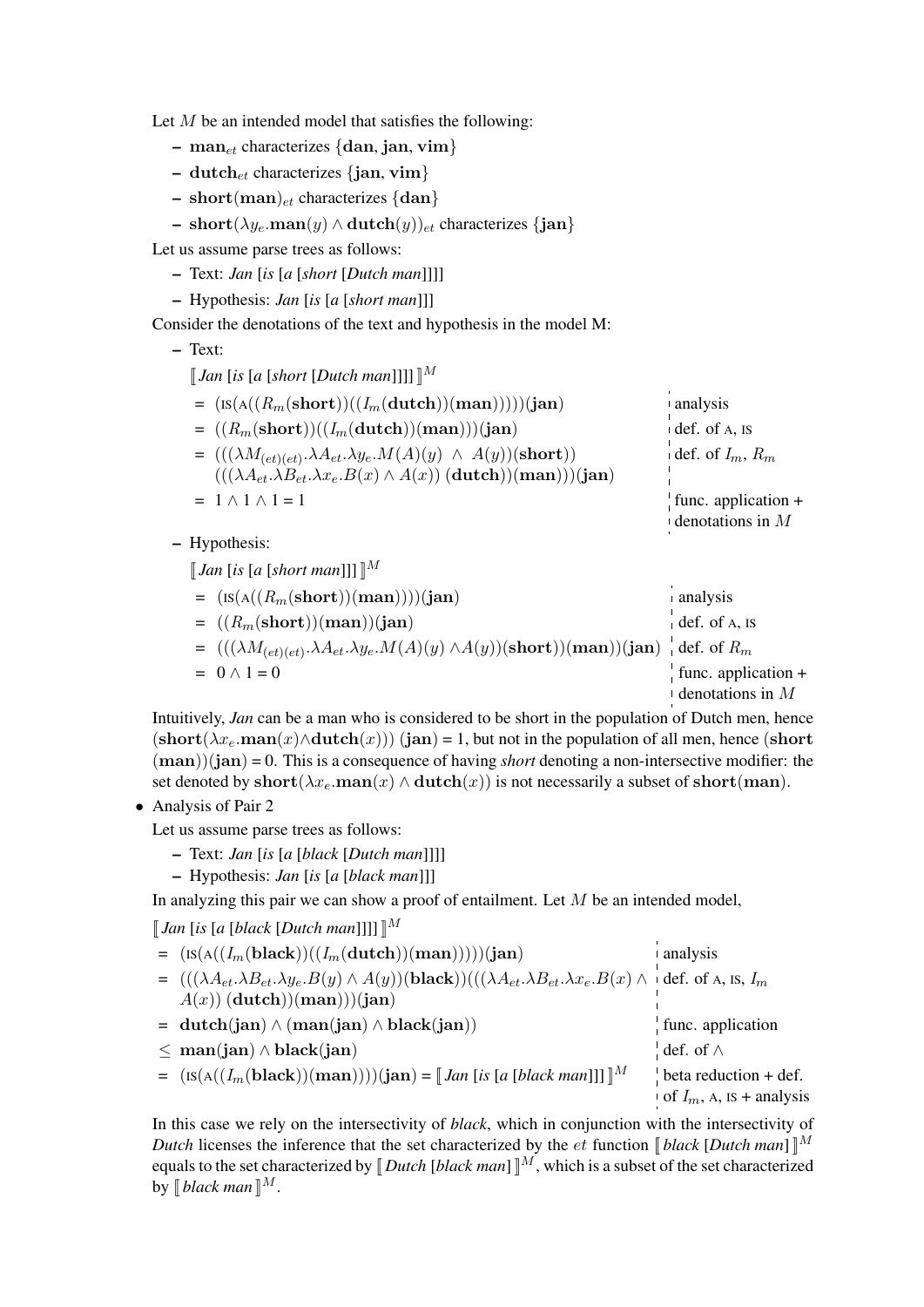# 5 Current Annotation Scheme

In the first stages of our attempt to implement the theoretical model described above, we faced a practical problem concerning the binding of expressions in the RTE data to structurally equivalent expressions in the interpreted lexicon: we currently lack an annotation scheme and a user interface that allows annotators to consistently and effectively annotate RTE data. The root of this problem lies in the intricate ways in which the semantic phenomena that we are concerned with are combined with other phenomena or with each other. Simplifying RTE material to an extent that allows binding it to the lexicon as in the above example is often not straightforward. Consider the following example:

#### Example 4

- T: *Comdex once among the world's largest trade shows, the launching pad for new computer and software products, and a Las Vegas fixture for 20 years - has been canceled for this year.*
- H: *Las Vegas hosted the Comdex trade show for 20 years.*<sup>9</sup>

Validating the entailment in this pair requires a lexical alignment between an expression in the text and the word *hosted* in the hypothesis. However, there is no expression in the text to establish this alignment. In the text, the noun *Comdex* is in an appositive relation with three conjoined propositions: (i) *once among the world's largest trade shows*; (ii) *the launching pad for new computer and software products*; and (iii) *a Las Vegas fixture for 20 years*. The third element contains a locative restrictive modification in which *Las Vegas* modifies *fixture*. The apposition licenses the inference that *Comdex* IS *a Las Vegas fixture* and serves as a prerequisite for the alignment: *Comdex is a Las Vegas fixture* ⇒ *Las Vegas hosted Comdex* that simplifies the lexical inference. This alignment is also required for validating the modification by the temporal prepositional phrase *for 20 years* which in the text modifies a noun, *fixture*, and in the hypothesis modifies a verb, *host* - apparently two unrelated lexical items. This example illustrates the difficulty in separating lexical inferences from the semantic relations that underlie the constructions they appear in. In this sense, the manual annotation process that we exemplified in Section 4, in which the stage of *Phenomena Simplification* takes place before the semantic machinery applies, is challenging and requires further investigation with RTE data in order to see what part of the RTE can be annotated using this paradigm, and what elements are needed in order to extend its coverage.

Due to this challenge, and in order to enhance our understanding of the phenomena in the RTE corpora, we adopted a narrower annotation scheme that was carried out on RTE 1-4, named SemAnTE 1.0 - *Semantic Annotation of Textual Entailment*. <sup>10</sup> In this annotation work we focused on valid entailments involving restrictive, intersective and appositive modification that contribute to the recognition of the entailment.<sup>11</sup> In this approach, a construction is annotated if its semantics are required for validating the entailment, but no account is made of the compositional method in which the meaning of the full sentence is obtained. Annotations were marked in 80.65% of the entailments in the RTE 1-4 corpora and reached cross-annotator agreement of 68% on average in four consistency checks. The internal structure of the annotated XML files and a use-case of the annotations for evaluating an entailment component in the BIUTEE recognizer (Stern and Dagan, 2011) are presented in Toledo et al. (2012). See Garoufi (2007) for other relevant work on semantic analysis and annotation of textual entailment done on RTE 2.

### 5.1 Phenomena Annotated

Our annotations mark inferences by aligning strings in the text and the hypothesis. This is done by pairing each annotation in the text with a corresponding annotation in the hypothesis that marks the output of the inferential process of the phenomenon in question. In the rest of this section we illustrate the phenomena and underline the annotated part in the text with its correspondence in the hypothesis.

<sup>&</sup>lt;sup>9</sup>Pair 214 from the development set of RTE 1.(Dagan et al., 2006)

 $10$ The annotated files of SemAnTE are publicly available for download at http://sophia.katrenko.com/CorpusDownload/

 $11$ Annotators were instructed to construct a full inferential process informally and then to recognize the contribution of the phenomena we aimed to annotate. This method could be applied efficiently only to valid entailments. Invalid entailments marked as *unknown* exhibit an unidentified relation between the text and hypothesis, and pairs marked as *contradictory* rarely center upon the phenomena in question.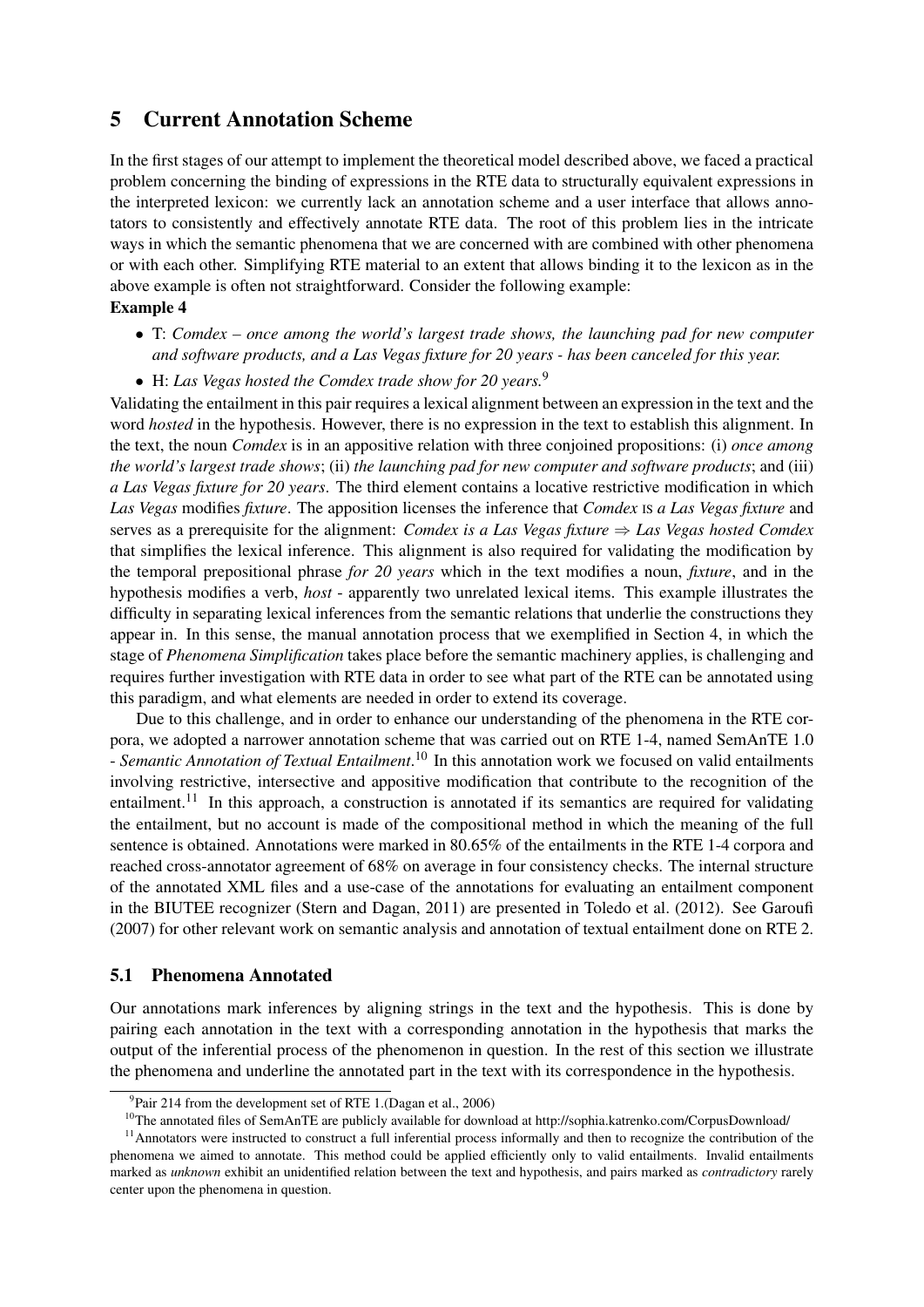### 5.2 Restrictive modification (RMOD)

- T: *A Cuban<sub>Modifier</sub> American<sub>Modifiee</sub> who is accused of espionage pleads innocent.*
- H: *American accused of espionage*.

In this case, *Cuban* modifies *American* and restricts the set of Americans to Cuban Americans. This instance of RMOD validates the inference from *Cuban American* to *American* which is required for establishing the entailment. The intersective nature of the process is not exploited in the actual inference, since the hypothesis does not report that the accused person is Cuban. Thus, only the restrictive property of the modifier *Cuban* is here relevant for the validity of the entailment. More syntactic configurations:

- A verb phrase restricted by a prepositional phrase:
	- T: *The watchdog International Atomic Energy Agency meets in Vienna<sub>Modifiee</sub> on September 19<sub>Modifier</sub>.*
	- H: *The International Atomic Energy Agency holds a meeting in Vienna*.
- A noun phrase restricted by a prepositional phrase:
	- T: *U.S. officials have been warning for weeks of possible terror attacks* Modifiee *against U.S. interests* Modifier.
	- H: *The United States has warned a number of times of possible terrorist attacks*.

### 5.3 Intersective Modification (CONJ)

- T: *Nixon was impeached and became the first president ever to resign on August 9th 1974*.
- H: *Nixon was the first president ever to resign*.

This conjunction intersects the two verb phrases *was impeached* and *became the first president ever to resign*. The entailment relies on a subsumption of the full construction to the second conjunct. In addition to canonical conjunctive constructions, CONJ appears also in Restrictive Relative Clauses whereby the relative clause is interpreted intersectively with the noun being modified:

- T: *Iran will soon release eight British servicemen detained along with three vessels*.
- H: *British servicemen detained*.

### 5.4 Appositive modification (APP)

- Appositive subsumption (left part):
	- T: *Mr. Conway, Iamgold's chief executive officer, said the vote would be close.*
	- H: *Mr. Conway said the vote would be close.*
- Identification of the two parts of the apposition as referring to one another:
	- T: *The incident in Mogadishu, the Somali capital, came as U.S. forces began the final phase of their promised March 31 pullout.*
	- H: *The capital of Somalia is Mogadishu.*

In addition to appositions, APP is annotated in several more syntactic constructions:

- Non-Restrictive Relative Clauses:
	- T: *A senior coalition official in Iraq said the body, which was found by U.S. military police west of Baghdad, appeared to have been thrown from a vehicle*.
	- H: *A body has been found by U. S. military police*.
- Title Constructions:
	- T: *Prime Minister Silvio Berlusconi was elected March 28 with a mandate to reform Italy's business regulations and pull the economy out of recession*.
	- H: *The Prime Minister is Silvio Berlusconi*.

### 5.5 Marking Annotations

Given a pair from the RTE in which the entailment relation obtains between the text and hypothesis, the task for the annotators is defined as follows: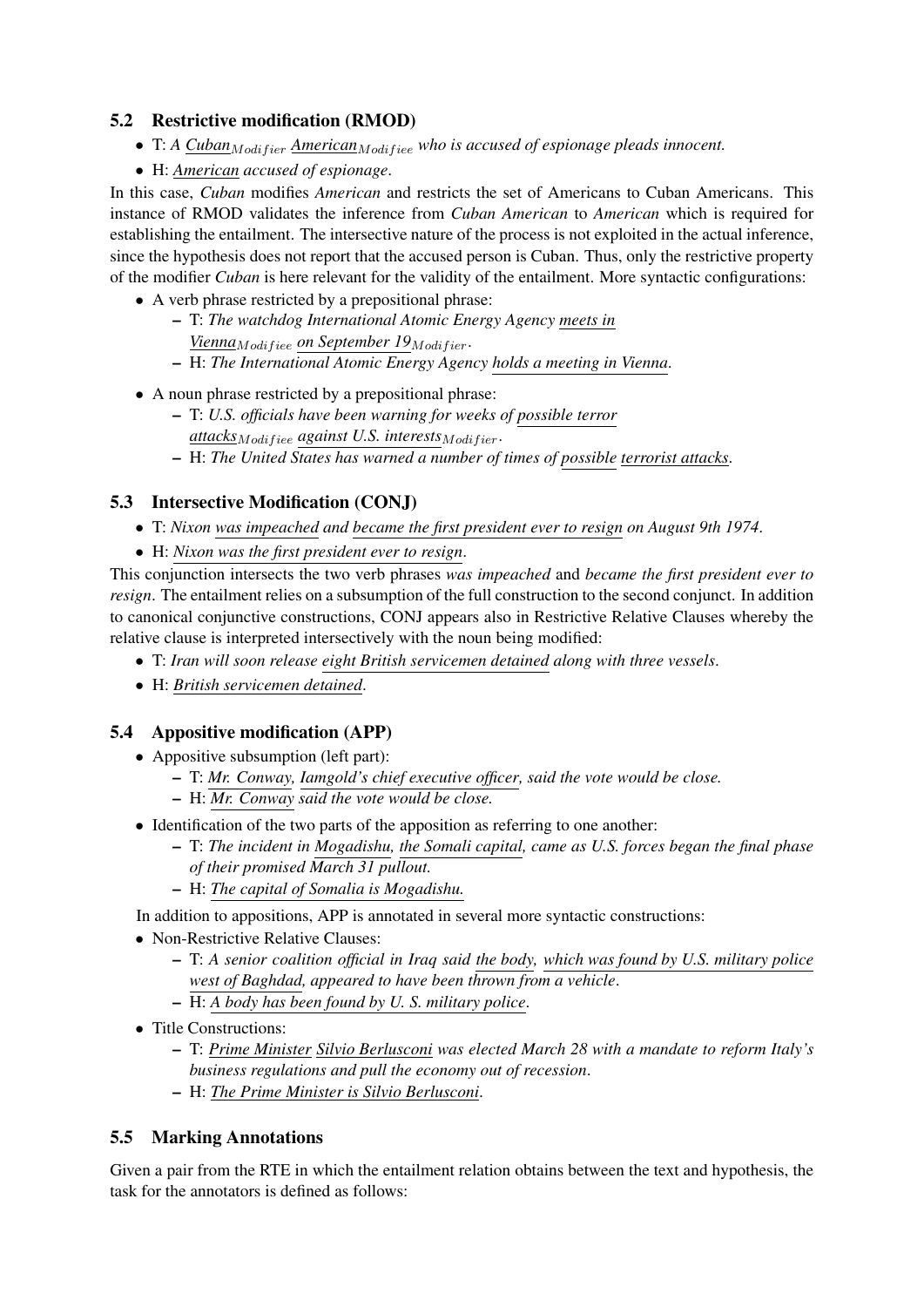| $(a)$ RTE 1         |                   |         |          |                   |          |          | $(b)$ RTE $2$ |                   |          |             |                   |          |          |
|---------------------|-------------------|---------|----------|-------------------|----------|----------|---------------|-------------------|----------|-------------|-------------------|----------|----------|
| Dev set             |                   |         | Test set |                   |          |          | Dev set       |                   |          | Test set    |                   |          |          |
| Ann.                | $\mathrm{A}_{\#}$ | $P_{#}$ | $P_{\%}$ | $\mathrm{A}_{\#}$ | $P_{#}$  | $P_{\%}$ | Ann.          | $\mathrm{A}_{\#}$ | $P_{\#}$ | $P_{\%}$    | $\mathrm{A}_{\#}$ | $P_{#}$  | $P_{\%}$ |
| APP                 | 97                | 87      | 31       | 161               | 134      | 34       | APP           | 179               | 149      | 37          | 155               | 135      | 34       |
| <b>CONJ</b>         | 90                | 79      | 28       | 126               | 112      | 28       | <b>CONJ</b>   | 141               | 119      | 30          | 161               | 144      | 36       |
| <b>RMOD</b>         | 180               | 124     | 44       | 243               | 167      | 42       | <b>RMOD</b>   | 314               | 205      | 51          | 394               | 236      | 59       |
| Any                 | 367               | 210     | 74       | 530               | 297      | 74       | Any           | 634               | 318      | 80          | 710               | 350      | 88       |
| $(c)$ RTE 3         |                   |         |          |                   |          |          |               |                   |          |             | $(d)$ RTE 4       |          |          |
| Test set<br>Dev set |                   |         |          |                   |          |          |               |                   |          |             | Test set          |          |          |
| Ann.                | $A_{\#}$          | $P_{#}$ | $P_{\%}$ | $\mathrm{A}_{\#}$ | $P_{\#}$ | $P_{\%}$ |               |                   |          | Ann.        | $\mathrm{A}_{\#}$ | $P_{\#}$ | $P_{\%}$ |
| <b>APP</b>          | 188               | 150     | 38       | 166               | 136      | 34       |               |                   |          | APP         | 259               | 200      | 40       |
| <b>CONJ</b>         | 176               | 138     | 35       | 162               | 134      | 34       |               |                   |          | <b>CONJ</b> | 192               | 164      | 33       |
| <b>RMOD</b>         | 300               | 201     | 50       | 307               | 193      | 48       |               |                   |          | <b>RMOD</b> | 429               | 271      | 54       |
| Any                 | 664               | 329     | 82       | 635               | 328      | 82       |               |                   |          | Any         | 880               | 413      | 83       |

Table 2: Counters of annotations in RTE 1-4 separated into development and test sets.  $A_{\#}$  indicates the number of annotations,  $P_{\#}$  indicates the number of entailment pairs containing an annotation and  $P_{\%}$ indicates the portion of annotated pairs relative to the total amount of entailment pairs.

1. Read the data, verify the entailment and describe informally why the entailment holds.

2. Annotate all instances of RMOD, APP and CONJ that play a role in the inferential process.

### 5.6 Annotation Statistics and Consistency

The annotated corpus is based on the scheme described above, applied to the datasets of RTE 1-4 (Dagan et al., 2006; Bar Haim et al., 2006; Giampiccolo et al., 2007, 2008). We report annotation statistics in Table 2 and consistency measurements in Table 3. In each consistency check we picked 50-70 entailment pairs that both annotators worked on independently, and compared the phenomena that were annotated.

### 5.7 Annotation Platform

We used GATE Developer (Cunningham et al., 2011) to annotate the original RTE XML files. The work was performed in two steps using GATE annotation schemes that correspond to RMOD, APP and CONJ: (1) marking the relevant string in the text using one of GATE's schemes (e.g. a scheme of appositive modification), and (2) - marking a string in the hypothesis that corresponds to the output of the inferential process. The annotation in the hypothesis was done using a dedicated *reference to* scheme.

### 5.8 Connection to the interpreted lexicon approach

Consider the following pair from RTE 2:

### Example 5

- T: *The anti-terrorist court found two men guilty of murdering Shapour Bakhtiar and his secretary Sorush Katibeh, who were found with their throats cut in August 1991.*
- H: *Shapour Bakhtiar died in 1991.*

Several entailment patterns in this example can be explained by appealing to the semantics of APP, CONJ and RMOD, as follows:

- APP: The appositive modification in *Shapour Bakhtiar and his secretary Sorush Katibeh, who were found with their throats cut in August 1991* licenses the inference that *Shapour Bakhtiar and his secretary Sorush Katibeh were found with their throats cut in August 1991*.
- RMOD: The restrictive modification in *August 1991* licenses a subsumption to *1991*.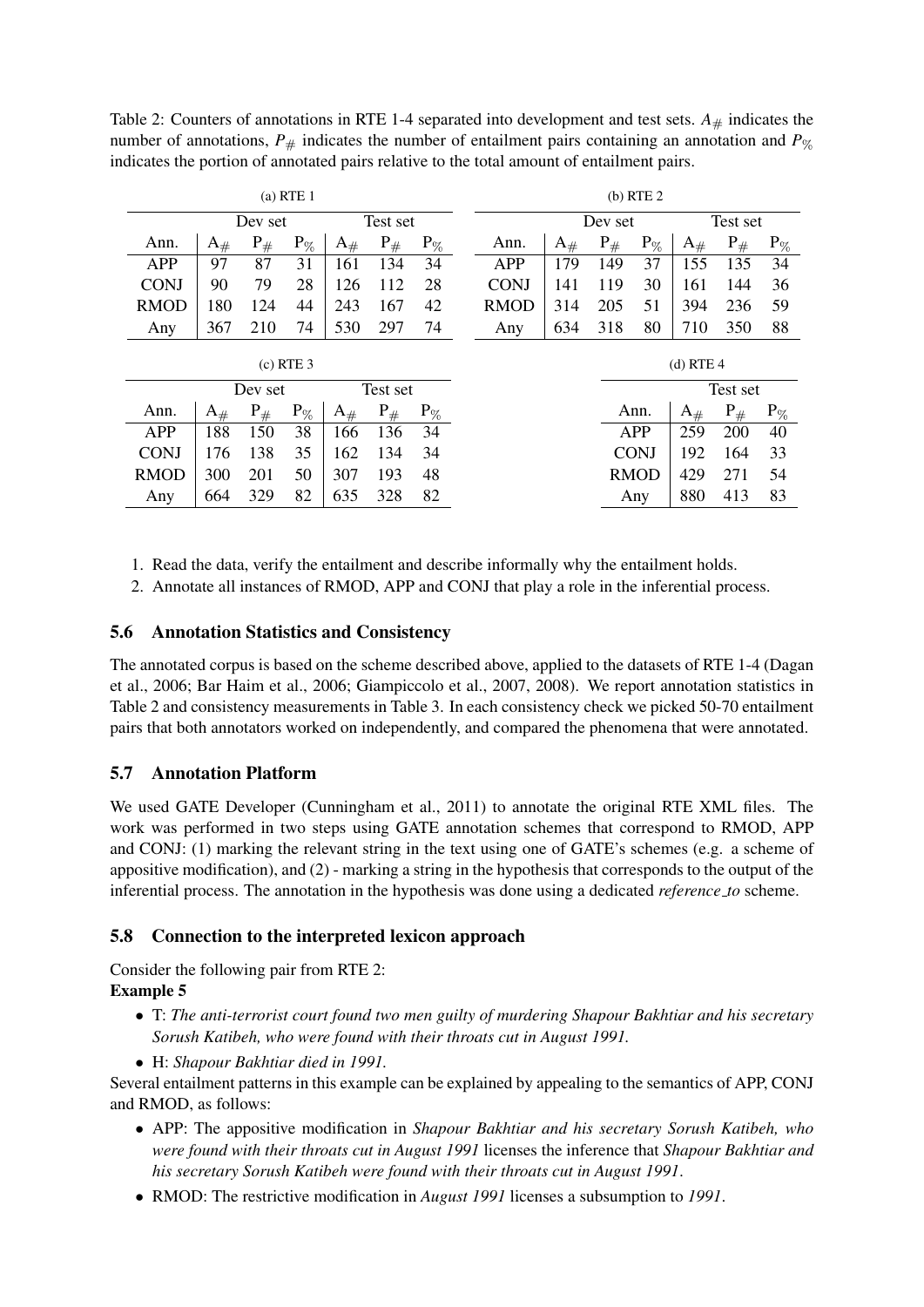Table 3: Results of Four Consistency Checks. Each check examined 50-70 annotated pairs from RTE 1-4. In these four checks 66%, 74.11%, 66.67% and 64.66% of the annotations were identical, respectively. On average, 68.03% of the annotations we checked were identical. The rubric *Incorrect Ann.* presents cases of annotations done with an incorrect scheme or with an incorrect scope. *Ambig.-Struct.* are cases of structural or modifier-attachment ambiguity in the text that led to divergent annotations. *Ambig.-Infer.* are cases of divergent annotations stemming from several possible analyses of the inference. *Ambig.-Scheme* refers to instances of divergent annotations due to unclarity or limited specification in the annotation scheme. The last two measures are reported only for the second, third and forth checks.

| Measure                 | RTE <sub>1</sub> | RTE $1+2$ | RTE <sub>3</sub> | RTE <sub>4</sub> |
|-------------------------|------------------|-----------|------------------|------------------|
| Data Source(s)          | Dev set          | Test sets | Dev+Test sets    | Test set         |
| <b>Entailment Pairs</b> | 50               | 70        | 70               | 70               |
| Total Ann.              | 93               | 112       | 99               | 133              |
| Identical Ann.          | 62               | 83        | 66               | 86               |
| Missing Ann.            | 2                |           | 7                | 10               |
| Incorrect Ann.          | 10               |           | $\mathcal{P}$    | 2                |
| Ambig.-Struct.          | 9                | 16        | 20               | 15               |
| Ambig.-Infer.           | N/A              | 8         | 13               | 12               |
| Ambig.-Scheme           | N/A              | 0         | 9                | 7                |
| Consistency $(\% )$     | 66.67            | 74.11     |                  |                  |

• CONJ: The conjunction in *Shapour Bakhtiar and his secretary Sorush Katibeh* licenses a subsumption of this expression to *Shapour Bakhtiar*.

By combining these three patterns, we can infer that *Shapour Bakhtiar was found with his throat cut in 1991*. However, additional world knowledge is required to infer that *found with his throat cut* entails *died*. In our current annotation scheme this inference cannot be handled since lexical alignment of unmodeled phenomena is not supported . This motivates a more robust approach as proposed in Section 4.

### 6 Conclusions

The goal of this research is to establish a model-theoretic benchmark explaining entailment data. We have presented a model that utilizes standard semantic principles and illustrated the way it accounts for textual entailment from the RTE corpora. The model centers upon an interpreted lexicon that comprises words and operators. These elements are used to represent a fragment of English to which premises and hypotheses may be bound.

We focus on the annotation of semantic phenomena which are predominant in the RTE corpora and can be annotated with high consistency, but which may have several syntactic expressions and therefore allow us to generalize regarding abstract entailment patterns. Non-modeled phenomena that exist in the data are simplified in a preparatory step but cases in which such phenomena are deeply intertwined with the semantic phenomena that we model pose a challenge for the formalization of an annotation scheme.

At a first stage, we carried out a restricted annotation scheme by which instances of restrictive, intersective, and appositive modification are marked in entailment pairs with no account for the full inferential process between the premise and the hypothesis. These phenomena were found in 80.65% of the entailments in RTE 1-4 and were marked with cross-annotator agreement of 68% on average.

We are currently investigating different directions in the formulation of an extensive annotation scheme coincident with the model we described and are aiming to develop a corresponding annotation platform. This platform would allow annotators to bind constructions manifesting supported semantic phenomena to representations in the interpreted lexicon as well as to simplify lexical/syntactic phenomena of the kind illustrated in Examples 2 and 4 by textual alignment. In the next stages of this project, we plan to use an external theorem prover to automatically validate the entailment relation (or lack thereof).